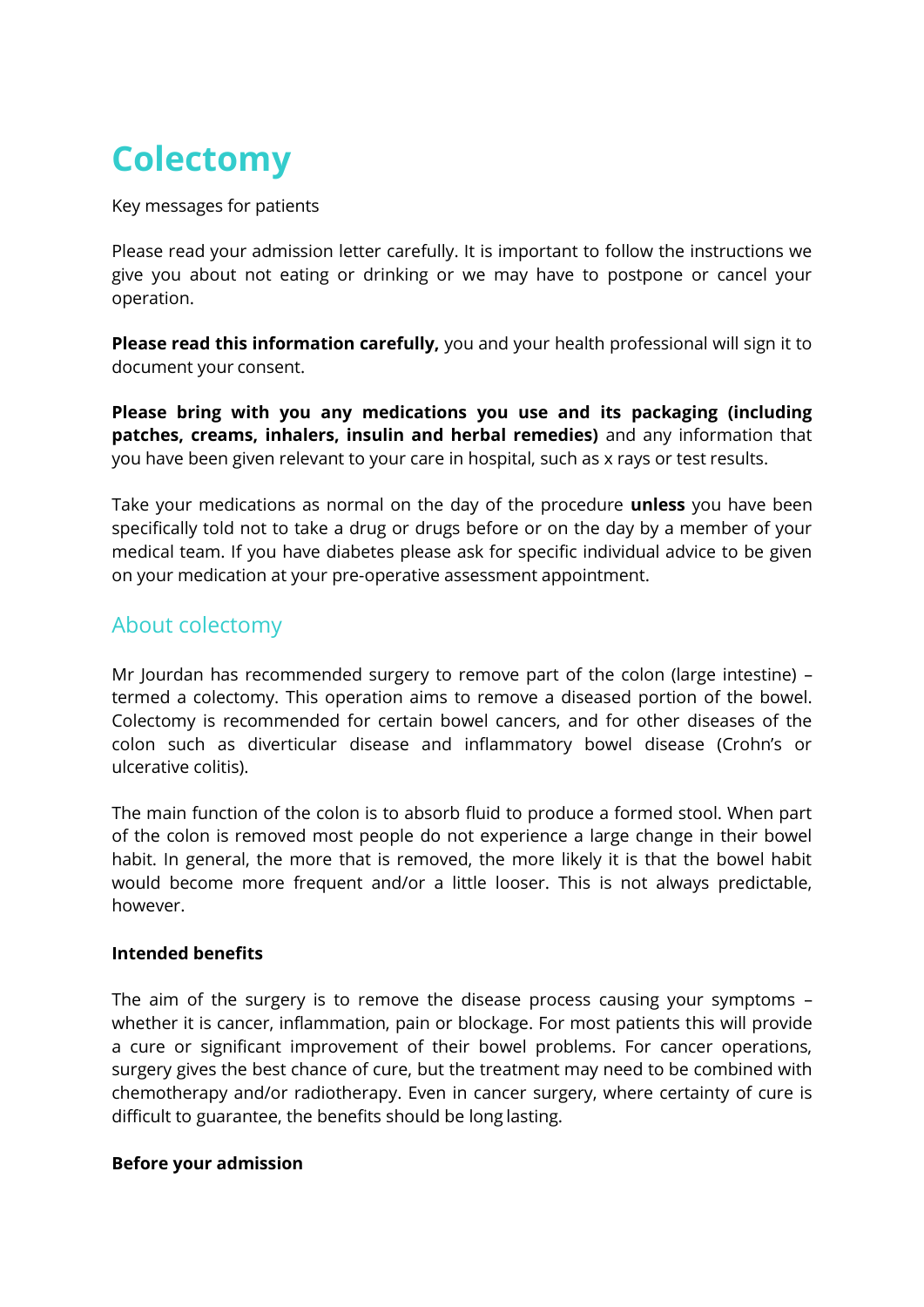You will need to attend the pre-assessment clinic, which is usually run by specialist nurses. At this clinic, we will ask for details of your medical history and carry out any necessary clinical examinations and investigations. Please ask us any questions about the procedure, and feel free to discuss any concerns you might have at any time.

We will ask if you take any tablets or use any other types of medication either prescribed by a doctor or bought over the counter in a pharmacy. Please bring any packaging with you. You may have a blood test and ECG performed, and also swabs for MRSA.

Your operation will require a general anaesthetic. We explain about the different types of anaesthesia and post operative pain relief at the end of this leaflet. You will see an anaesthetist before your procedure to discuss the best options for you.

Most people who have this type of procedure will need to stay in hospital for two to six days after the operation. Those with medical problems or special needs may need to stay in hospital longer.

#### **Day of surgery admission**

Most patients are admitted on the day of surgery. Mr Jourdan may require you to have your bowels cleared with a strong laxative the day before surgery or you may simply be given an enema on arrival at the hospital. Patients having a right sided colectomy usually need no preparation of the bowel.

#### **Hair removal before an operation**

If you need hair removal from the surgical site this will be done using an electric hair clipper with a single-use disposable head, after you have been anaesthetised. Please do not shave the hair yourself or use a razor to remove hair, as this can increase the risk of infection. An electrical conducting plate is usually applied to the skin of your thigh – it may be necessary to shave this area if the hair is thick.

#### **During the procedure**

Before your procedure, we will give you the necessary anaesthetic - see below for more details. Your anaesthetist will also discuss post-operative pain relief with you and if you are having an epidural this may be put in before you are anaesthetised. You will need to have a catheter inserted once you are asleep so we can measure urine output. This will be removed within the first few days after the operation.

Mr Jourdan performs almost all colectomies with keyhole surgery. Very rarely it is not possible to complete the operation with keyhole techniques and a laparotomy (traditional cut in abdomen) needs to be performed. The risk of this rises if you are over weight or have had a previous laparotomy.

The first part of the procedure is to assess the abdominal contents. The disease in your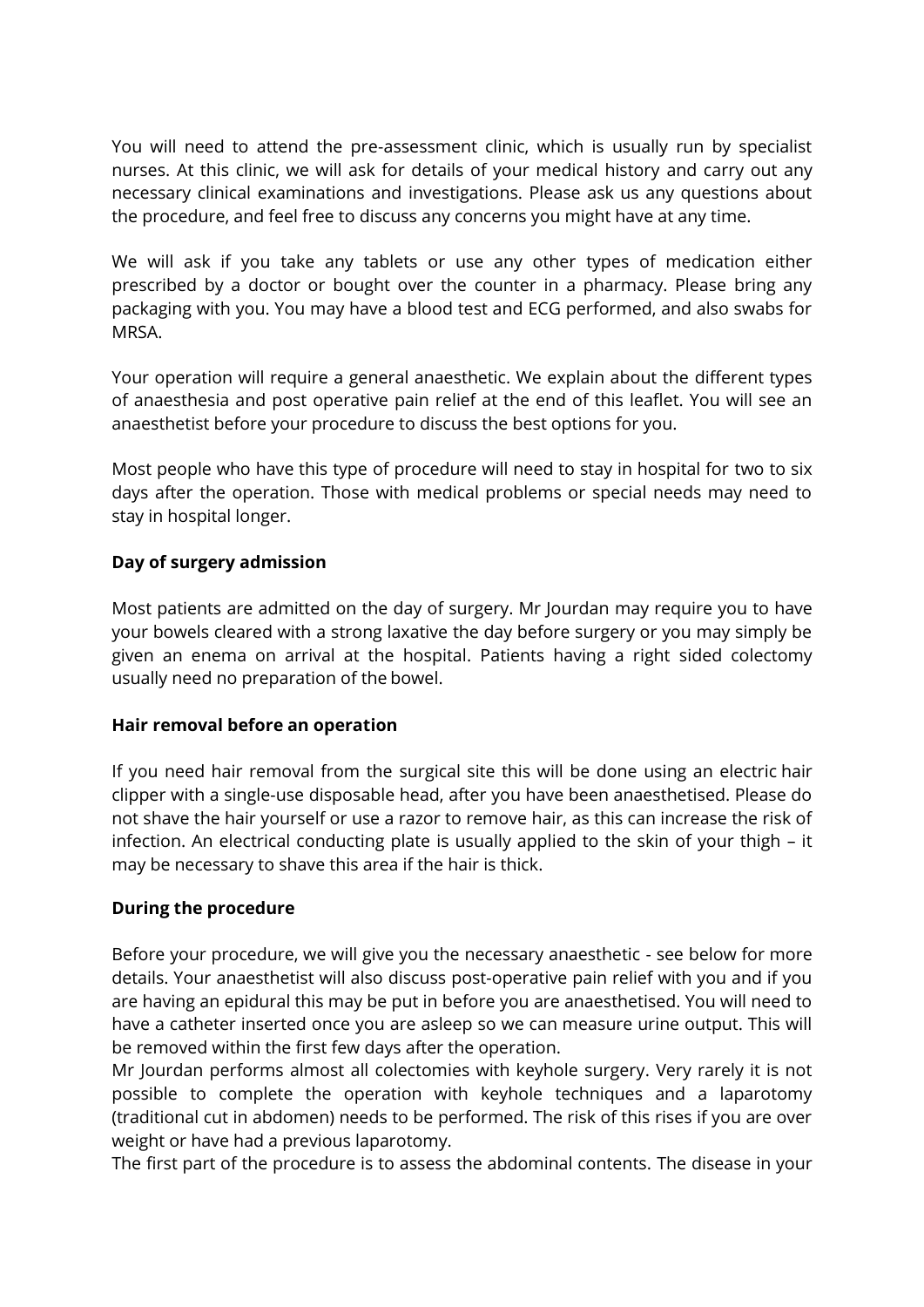colon is checked but the other parts of the abdomen – for example the liver, stomach, small intestine or ovaries are also checked.

The colon is then mobilised (freed up from its surrounding attachments) so that it can be safely removed, along with some of the mesentery (a flat fatty sheet that carries the blood vessels and lymph drainage from the bowel). In most cases the remaining bowel ends can be joined up again either using special stapling instruments or sutures.

If a stoma (where the bowel is brought out to the skin) is needed then this will have been discussed in advance. At the end of the operation the abdominal wall is stitched together and then the skin is closed, often with absorbable sutures (so there is no need for stitches to be removed after the procedure).

During surgery, you will lose blood but the amount is usually very small. If you lose a significant amount of blood you may require a transfusion. The likelihood of getting a serious side effect from a transfusion of blood or blood component is very low.

# **After the procedure**

Once your surgery is completed you will usually be transferred to the recovery ward where you will be looked after by specially trained nurses, under the direction of your anaesthetist. The nurses will monitor you closely until the effects of any general anaesthetic have adequately worn off and you are conscious. They will monitor your heart rate, blood pressure and oxygen levels too. You may be given oxygen via a facemask, fluids via your drip and appropriate pain relief until you are comfortable enough to return to your ward. You will also have a tube (catheter) in your bladder to drain away urine – this enables careful measurement and avoids the need for you to get out of bed to urinate.

After certain major operations you may be transferred to the intensive care unit (ICU/ITU) or high dependency unit (HDU. These are areas where you will be monitored much more closely because of the nature of your operation or because of certain preexisting health problems that you may have. If Mr Jourdan or his anaesthetist believe you should go to one of these areas after your operation, they will tell you and explain to you what you should expect.

#### **Enhanced recovery**

Where possible we make use of 'enhanced recovery' principles to minimise the impact of surgery on the body and enable a rapid return to normal activity. There are many aspects to this process which includes preoperative, intraoperative and post operative procedures. We aim to minimise pain, perform careful surgery, avoid unnecessary drips, tubes and drains, encourage you to eat and drink soon after your operation, encourage early mobilisation and allow you to go home as soon as is safe. You will need to be an active participant to truly benefit from an enhanced recovery programme.

#### **Resuming normal activities including work**

Most people who have had this procedure can get back to normal activities within four to six weeks.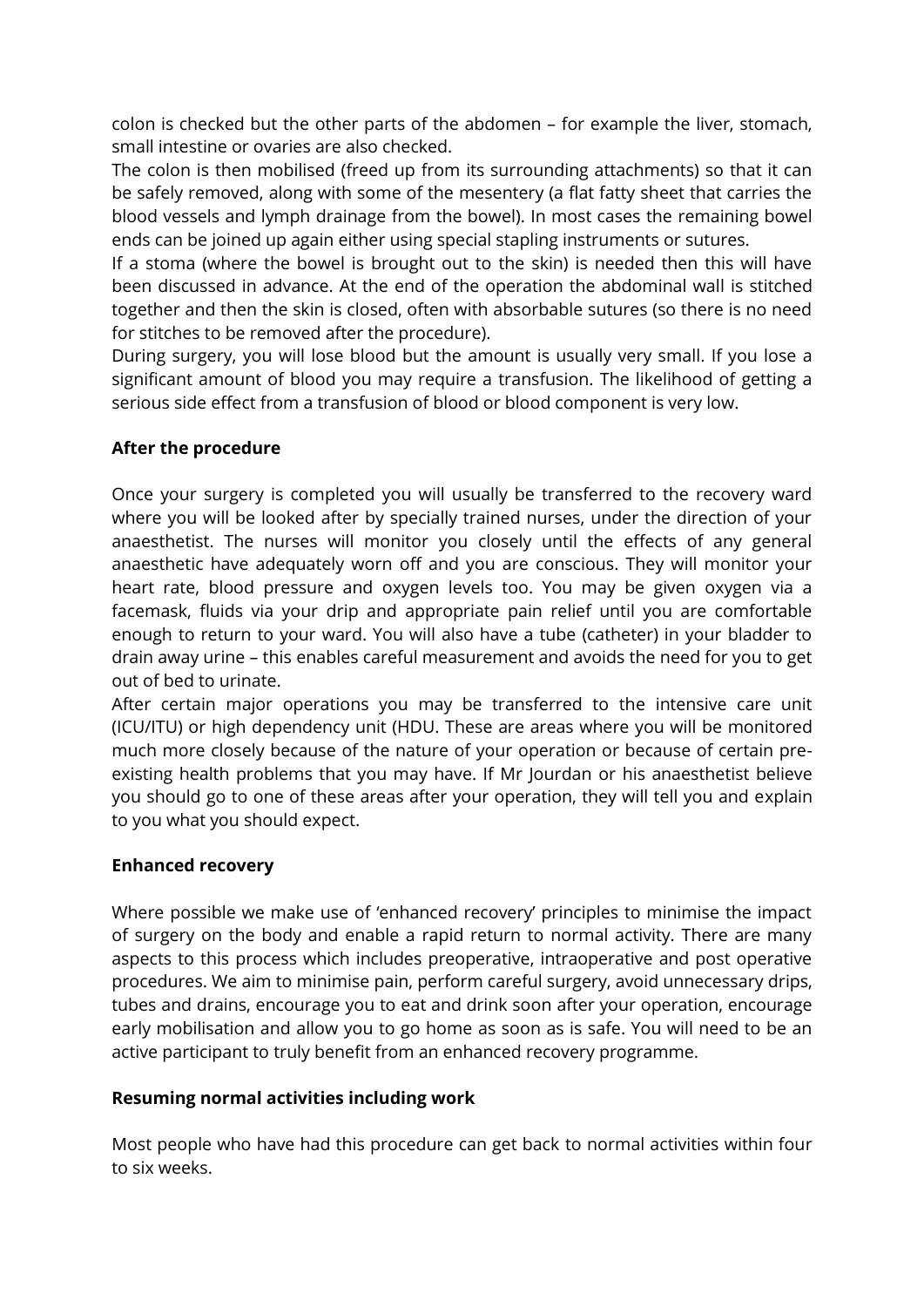Initially you will feel more tired than usual but this should not stop you from doing anything, because activity is beneficial. For driving you need to feel safe and to be able to brake in an emergency – this often takes two to four weeks. When going back to work see if you can start half days or work a little from home until your energy levels are improved.

#### **Special measures after the procedure**

Sometimes, people feel sick after an operation, especially after a general anaesthetic. If you feel sick, please tell a nurse and you will assessed and may be offered medicine to make you more comfortable.

# **Pain control**

Most patients will have had a spinal anaesthetic which is effective for the first 12 hours after surgery. Occasionally a patient will have an epidural. Very occasionally (but more often with a laparotomy) a patient will have a button controlled infusion pump of morphine (PCA). Oral painkillers are then given as the spinal wears off.

# **Eating and drinking**

After your operation, you may drink and eat as soon as you feel like it. You should start slowly and eat and drink small amounts until you are confident that your body is ready. If you feel sick or bloated then you should let the nursing staff know cut back on oral intake until you feel better.

# **Getting about after the procedure**

We will help you to become mobile as soon as possible after the procedure. This helps improve your recovery and reduces the risk of certain complications. You will have daily injections which reduce the chance of blood clotting in your legs (a DVT). Typically, you will be helped into a chair the following day. If you have any mobility problems, we can arrange nursing or physiotherapy help.

# **Leaving hospital**

Most people who have this type of procedure will need to stay in hospital for two to five days. Sometimes complications arise and these will delay discharge. When you go home we would expect you to be mobile, comfortable and able to eat safely. The actual time that you stay in hospital will depend on your general health and how quickly you recover from the procedure.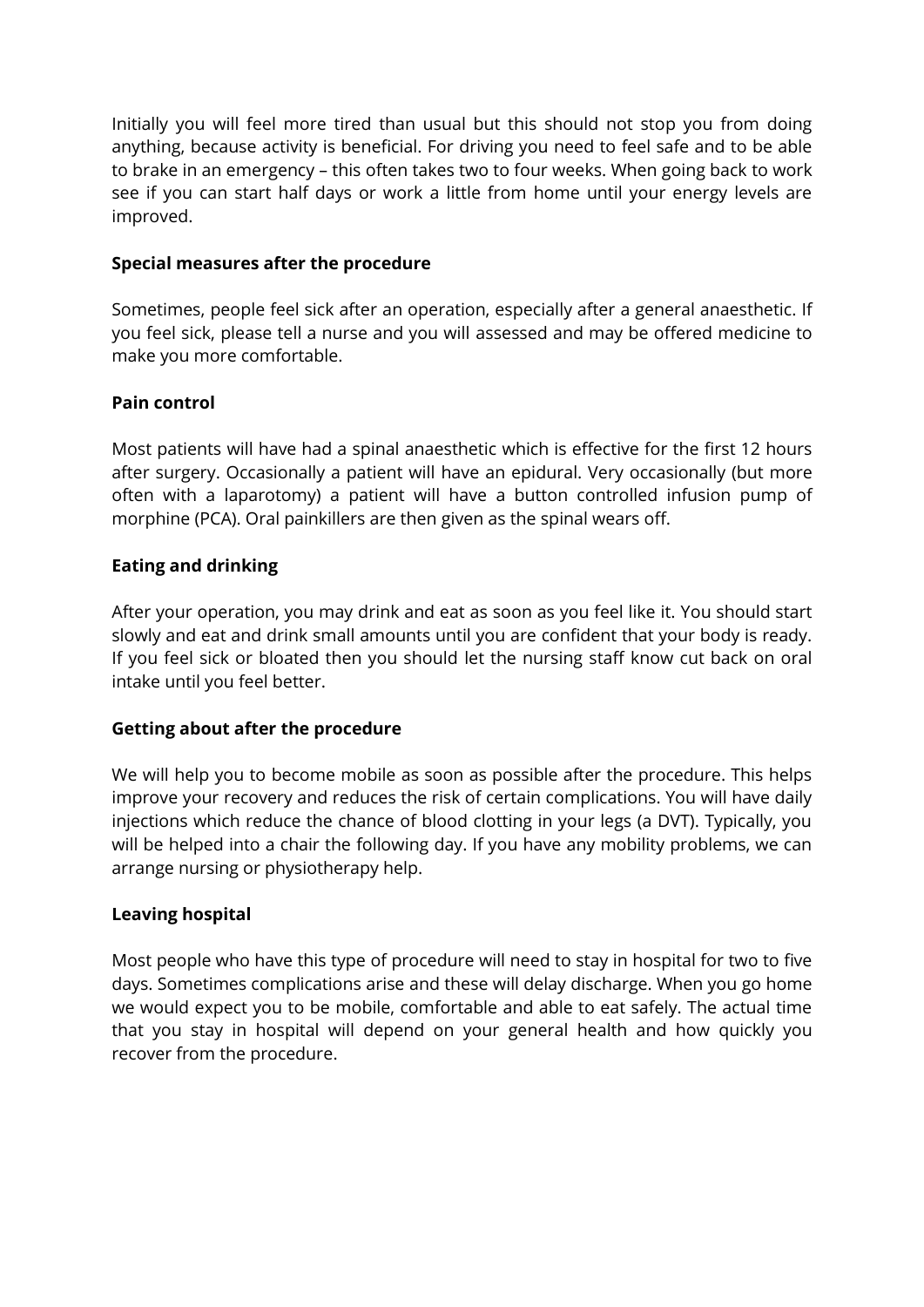# Significant, unavoidable or frequently occurring risks of this procedure

Surgery to remove part of the bowel is a major operation and there are certain risks known to be associated with it. These include the risks of surgery in general, the risks particularly associated with bowel surgery and the risks of anaesthetic described in more detail at the end of this information sheet. The general risks of surgery include problems with the wound (for example, infection), breathing (for example, chest infection), heart (for example, abnormal rhythm or occasionally a heart attack), blood clots (for example, in the legs or occasionally in the lung) and kidneys (for example, kidney failure). Those specifically related to colectomy include problems with the seal where the bowel has been joined. These include leakage, a transient blockage of the bowel, bleeding or infection in the abdominal cavity. Occasionally, further surgery is required to put right such complications. If there is a leak from the bowel join (anastomotic leak) surgery is often required and this may require a stoma to be created; this is a serious complication but with a risk in the order of 5%.

Sometimes during the operation it becomes apparent that the disease is more complicated than was anticipated: the type of surgery may need to be altered to take this into account. This may mean removing more bowel or part of a nearby organ (for example small intestine, bladder or ovary). The consent form you sign will include this possibility. If there is any part of you which you specifically do **not** wish to be removed then this must be written clearly on the consent form before signing.

When a colectomy is performed it is almost always possible to join the two ends of the remaining bowel together afterwards. Very rarely, due to unforeseen circumstances this may not be possible and the bowel may need to be brought out to the skin as a stoma (for example colostomy or ileostomy). If there is a significant possibility of this Mr Jourdan will have let you know and you will be counselled by a stoma nurse prior to the operation.

Most people will not experience any serious complications from their surgery. The risks increase for the elderly, those who are overweight and for those who already have heart, chest or other medical conditions such as diabetes or kidney failure. There is a tiny risk of death. You will be cared for by a skilled team of doctors, nurses and other health care workers who are involved in this type of surgery on a daily basis. Any problems that arise can be rapidly assessed and appropriate action taken.

# Alternative procedures that are available

For most of the conditions where colectomy is advised the only alternative to surgery is medical treatment with drugs. Where there is a cancer of the bowel, drug treatment alone will not cure the disease. If you were to decide against surgery then your cancer would progress, though usually quite slowly over months. This could result in bleeding, the development of a blockage in the bowel and eventually the spread of cancer to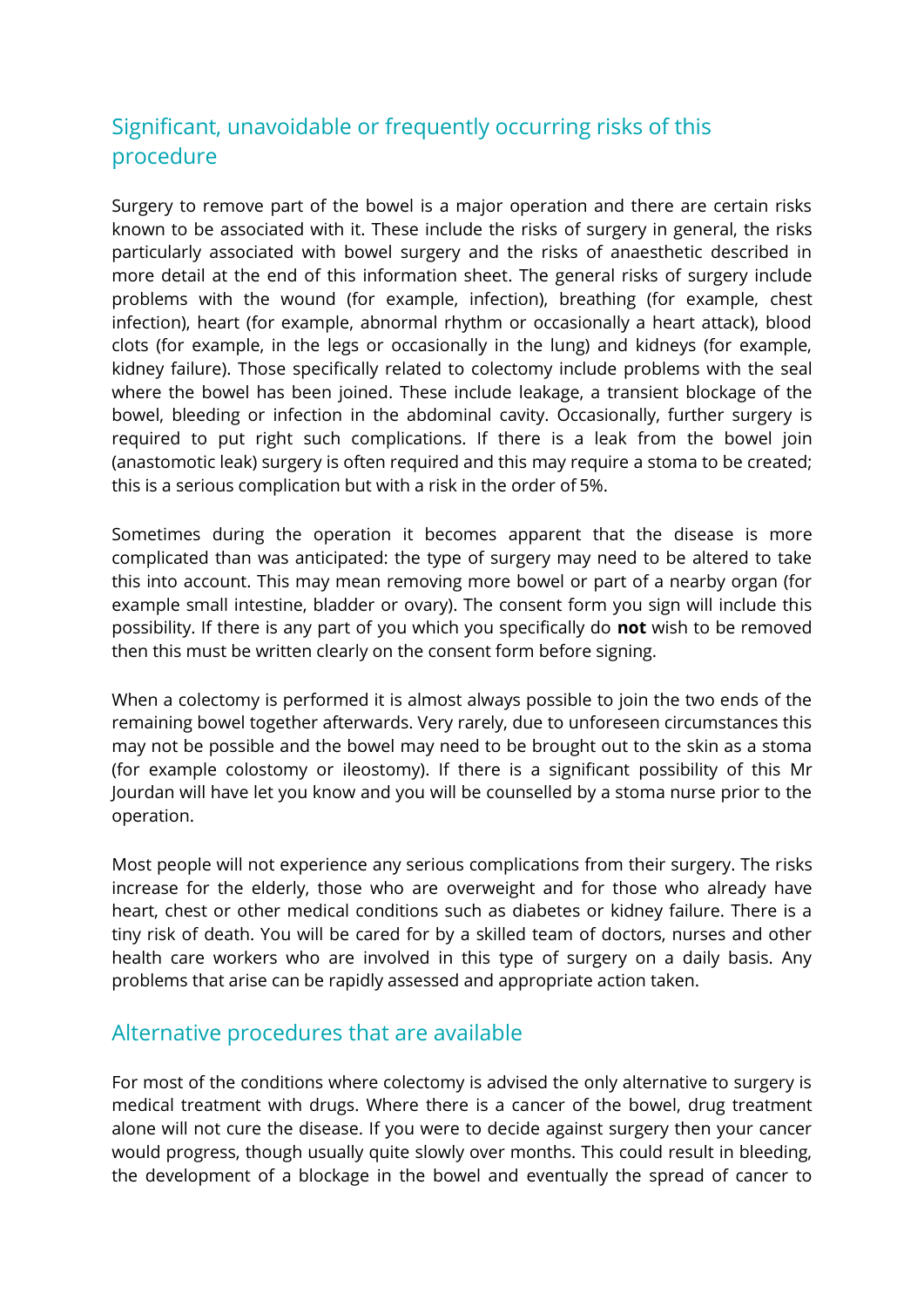other parts of the body.

For inflammatory conditions surgery is usually recommended when medical treatment has failed to control the symptoms. Where there is a narrowing of the bowel it is sometimes possible to stretch this from within using a special balloon, though often surgery is the better option.

# **The Anaesthetic**

Anaesthesia means 'loss of sensation'. There are three types of anaesthesia: general, regional and local. **The type of anaesthesia chosen by your anaesthetist depends on the nature of your surgery as well as your health and fitness**.

Sometimes different types of anaesthesia are used together.

**Before your operation**: Before your operation you will meet an anaesthetist who will discuss with you the most appropriate type of anaesthetic for your operation, and pain relief after your surgery.

To inform this decision, he/she will need to know about:

your general health, including previous and current health problems

whether you or anyone in your family has had problems with anaesthetics

any medicines or drugs you use

whether you smoke

whether you have had any abnormal reactions to any drugs or have any other allergies your teeth, whether you wear dentures, or have caps or crowns.

Your anaesthetist may need to listen to your heart and lungs, ask you to open your mouth and move your neck and may review your test results.

**Pre-medication:** You may be prescribed a 'premed' prior to your operation. This a drug or combination of drugs which may be used to make you sleepy and relaxed before surgery, provide pain relief, reduce the risk of you being sick, or have effects specific for the procedure that you are going to have or for any medical conditions that you may have. Not all patients will be given a premed or will require one and the anaesthetist will often use drugs in the operating theatre to produce the same effects.

# **Before starting your anaesthesia the medical team will perform a check of your name, personal details and confirm the operation you are expecting**.

You will usually change into a gown before your operation and we will take you to the operating suite. When you arrive in the theatre or anaesthetic room, monitoring devices may be attached to you, such as a blood pressure cuff, heart monitor (ECG) and a monitor to check your oxygen levels (a pulse oximeter). An intravenous line (drip) may be inserted and you may be asked to breathe oxygen through a face mask.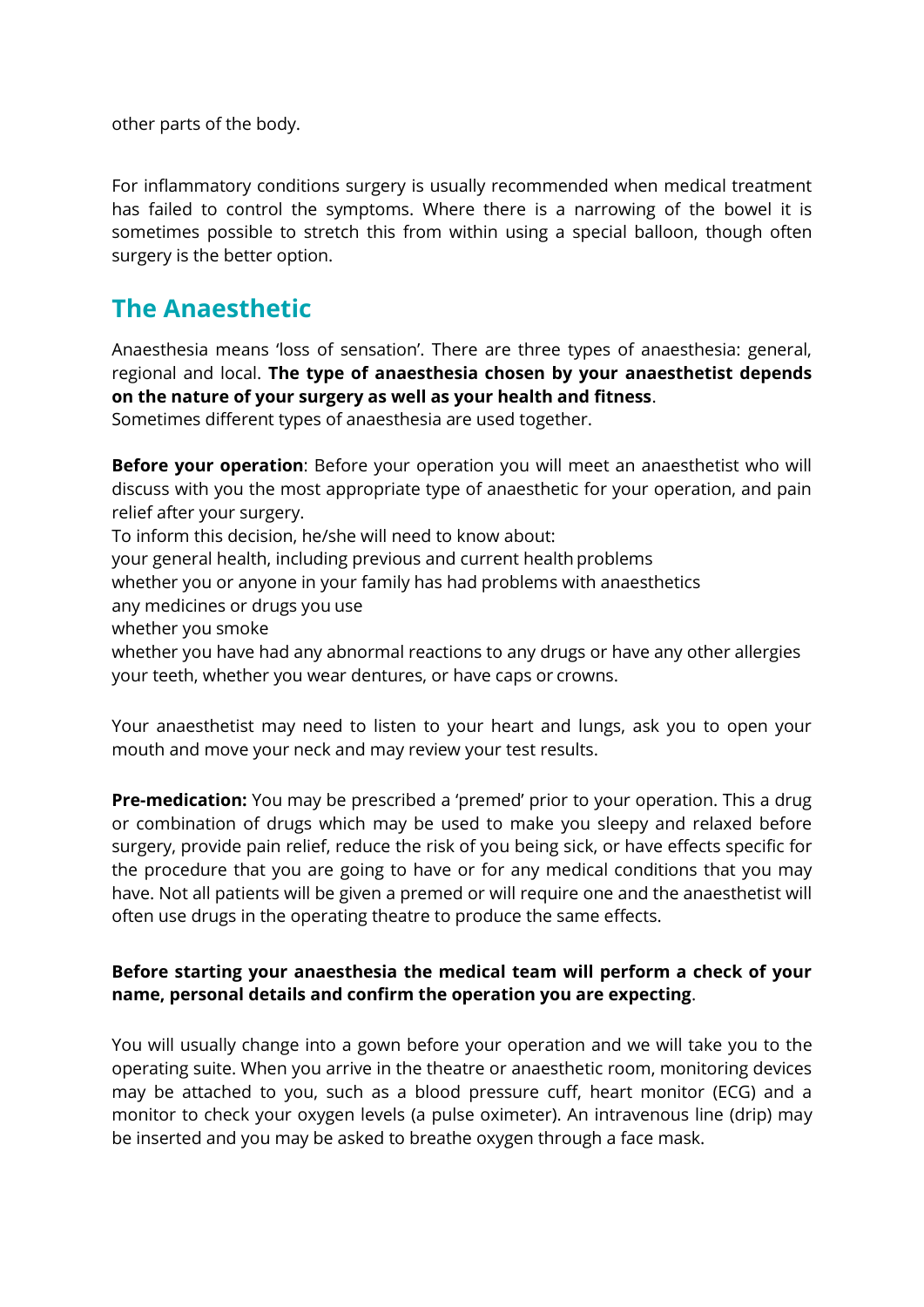**The Anaesthetic:** For most patients having a keyhole colectomy the anaesthetist will inject a spinal anaesthetic which containing local anaesthetic and opiate pain-killer. This gives good pain relief during surgey and for the first 12 hours after surgery. Once the spinal is in you will be given a general anaestheic. During general anaesthesia you are put into a state of unconsciousness and you will be unaware of anything during the time of your operation. Your anaesthetist achieves this by giving you a combination of drugs.

While you are unconscious and unaware your anaesthetist remains with you at all times. He or she monitors your condition and administers the right amount of anaesthetic drugs to maintain you at the correct level of unconsciousness for the period of the surgery. Your anaesthetist will be monitoring such factors as heart rate, blood pressure, heart rhythm, body temperature and breathing. He or she will also constantly watch your need for fluid or blood replacement.

**After the Anaesthetic:** Most people will feel fine after their operation. Some people may feel dizzy, sick or have general aches and pains. Others may experience some blurred vision, drowsiness, a sore throat, headache or breathing difficulties.

#### **What are the risks of anaesthesia?**

In modern anaesthesia, serious problems are uncommon. Risks cannot be removed completely, but modern equipment, training and drugs have made it a much safer procedure in recent years. The risk to you as an individual will depend on whether you have any other illness, personal factors (such as smoking or being overweight) or surgery which is complicated, long or performed in an emergency.

Very common (1 in 10 people) and common side effects (1 in 100 people)

Feeling sick and vomiting after surgery Sore throat

Dizziness, blurred vision Headache

Bladder problems

Damage to lips or tongue (usually minor) Itching

Aches, pains and backache Pain during injection of drugs Bruising and soreness Confusion or memory loss

Uncommon side effects and complications (1 in 1000 people)

Chest infection Muscle pains

Slow breathing (depressed respiration) Damage to teeth

An existing medical condition getting worse

Awareness (becoming conscious during your operation)

Rare (1 in 10,000 people) and very rare (1 in 100,000 people) complications Damage to the eyes Heart attack or stroke Serious allergy to drugs Nerve damage